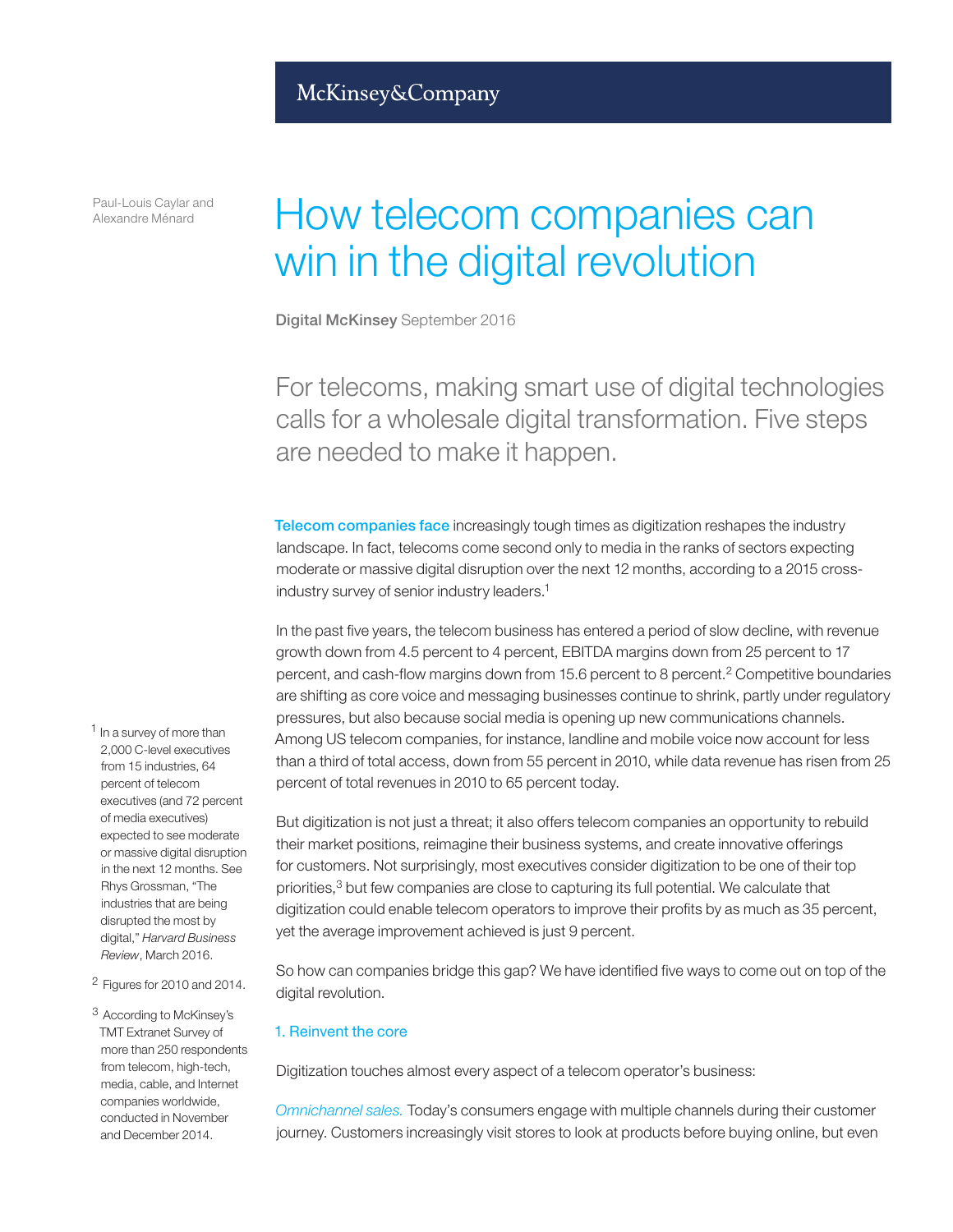more do the opposite, researching products online before completing their purchase in a store. Great customer journeys call for excellence in every interaction, clear cross-channel pathways, and a seamless customer experience. Stores need radical reform, too, not just to reduce their footprint but to transform the customer experience they offer. Investing in digital sales has enabled some leaders to increase revenues by 30 percent and reduce commercial costs by a similar proportion.

*E-care.* Digital is now the leading channel in many customer-service transactions, too. Among a sample of telecom companies in Western Europe, 89 percent of service journeys occurred partly or entirely online (Exhibit 1). Customers prefer digital service, with 76 percent of telecom customers satisfied with digital-only journeys, compared with 57 percent for traditional channels. However, few service journeys are entirely digital as yet: just 15 percent are digital from start to finish, while 41 percent begin on an e-care platform and then switch to traditional channels. For telecom operators, migrating to e-care can reduce call volumes and operating expenses by 25 to 30 percent. One company that launched an e-care effort as part of a broader digital sales transformation saw a 40 percent reduction in customer-care costs as well as a rise in customer satisfaction.

*Digital processes.* Today's customers expect an easy-to-use interface across all channels, an exciting in-store experience, and fast service 24/7. Yet many operators, especially incumbents, struggle to meet these expectations because of slow design processes, limited customer input, and rigid legacy IT systems. They need to overcome these barriers and invest in effective customer-relationship-management systems to track customers' digital footprints, reduce costs, boost customer satisfaction, and improve brand advocacy and differentiation. Digital touchpoints now influence customers' preferences across the whole decision journey (Exhibit 2). Among these touchpoints, websites have by far the most influence on customers' brand preferences, with mobile apps a distant second because of their limited reach (only about 10 percent of the target population). Social media play a part only when negative coverage harms customer acquisition. In the near future, telcos will be able to use real-time 360-degree data on individual customers to personalize promotions, campaigns, and service interventions along the entire customer journey.

*Analytics.* Network operators can use analytics to reduce customer churn, make better marketing-spend decisions, improve collections, and optimize network design. For instance, customers at risk of defecting can be identified even before they consider doing so, enabling operators to target their retention efforts, reduce spending, and maximize impact. One company raised its telephone-outreach hit rate from 60 to 480 at-risk customers out of every 1,000 calls, and reduced its attrition rate from 24 percent to 20 percent a year. At the same time, network operators can optimize their marketing spending by using advanced analytics tools, such as forecast simulators and econometric models, to predict acquisition and retention at the level of individual advertising channels instead of relying on predefined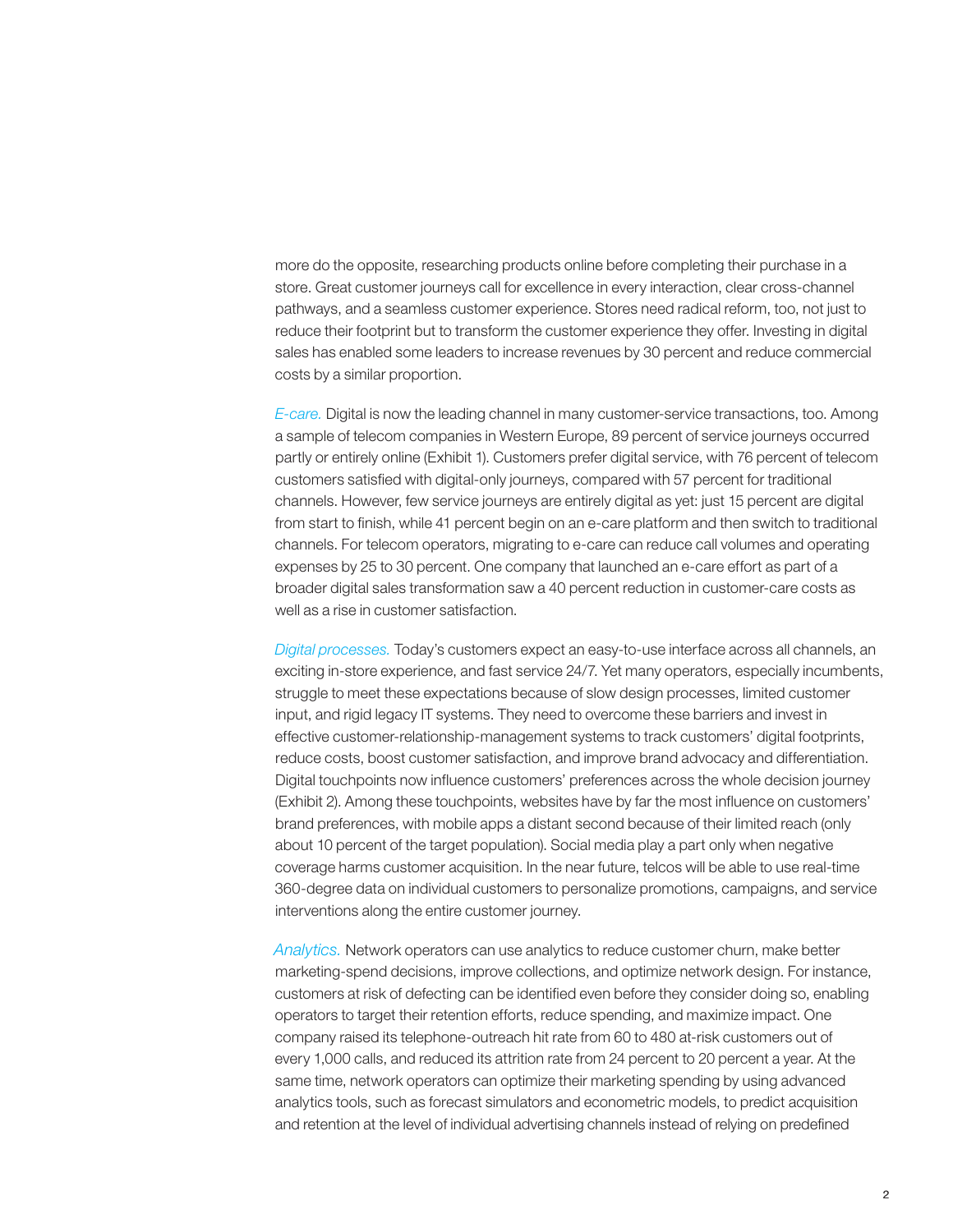#### Exhibit 1

## The more digital the journey, the higher the satisfaction.

#### Example: telecom customers in Western Europe



<sup>1</sup>4 service journeys were identified based on an analysis of 11 touchpoints spanning traditional and digital channels. For traditional-to-digital journeys (and vice versa), the first channel switch was used to allocate the journey.

Source: McKinsey e-care survey of c. 2,000 telecom customers in Western Europe: Francesco Banfi. Boris Gbahoué, and Jeremy Schneider, "Higher satisfaction at lower costs: Digitizing customer care," *Digital: From enabler to shaper, Recall*, No. 22, McKinsey & Company, May 2013 <sup>2</sup> Respondents who ranked their satisfaction in the top 3 on a 7-point scale, where 7 = most satisfied.

percentages or gut instinct to allocate their ad budget and ceding the details to an agency. In collections, meanwhile, operators can use analytics to identify customers at risk of default and optimize outreach for those they wish to retain. One company created an algorithm that sorted late-paying customers into three groups—self-cure, in need of reminders, and bad payers—and targeted each group with different measures. The new approach cut churn among these customers by 90 percent. In network design, clustering customers according to their daily travel patterns has enabled some operators to fine-tune their geographical networks to optimize customer service and investment. One company increased the ROI of network deployment by 10 percentage points and reduced capital spending by 38 percent.

#### 2. Pursue adjacencies

A third of the respondents to our TMT Extranet Survey were preparing to move into adjacent businesses such as financial services, IT services, media, or utilities in search of new opportunities and revenue streams (Exhibit 3). Some top-tier telecom companies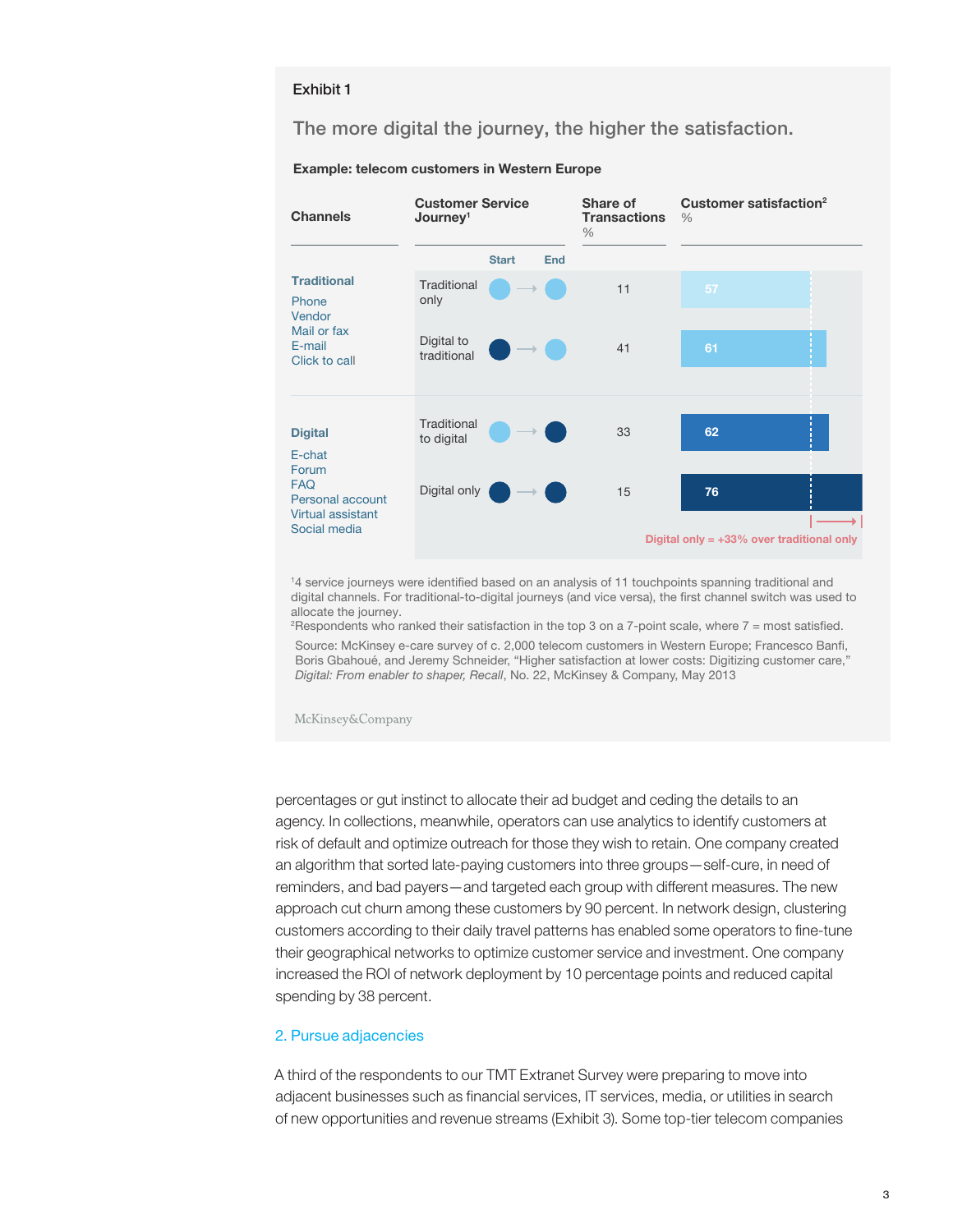# Exhibit 2

The customer decision journey has radically shifted toward digital touchpoints.

#### Derived influence index



Source: Francesco Banfi, Paul-Louis Caylar, Ewan Duncan, and Ken Kajii, "E-journey: Digital marketing and the 'path to purchase,'" Recall, McKinsey & Company, January 2013

McKinsey&Company

have set up dedicated digital business units with funding for internal R&D to create new services. Most companies are in the early stages of developing their digital-services portfolios, though some have offered a limited set of services for years. Such offerings usually involve partnership with third parties that bring specialist expertise to complement the telcos' strong customer relationships and broad reach. A notable example is in media, through partnerships with companies such as Netflix, Deezer, and Spotify.

To become a successful multiservice provider, telecom companies should seek to:

*Create a focused offering* for promising adjacent opportunities, with clear positioning, a well-defined value proposition, and a carefully targeted customer segment. Such an offering should rely on standardized IT products and services and existing platforms where possible.

*Develop platform-based solutions* in disruptive technology areas that are close to the core business but provide additional growth potential. Telecom companies should also consider how to derive additional value from their existing assets and competitive advantages.

*Minimize costs in production and delivery* by using automated and "low touch" processes to avoid building in extensive personnel requirements and increasing speed to market with a product that is not fully integrated in existing legacy systems and potentially running on a separate infrastructure.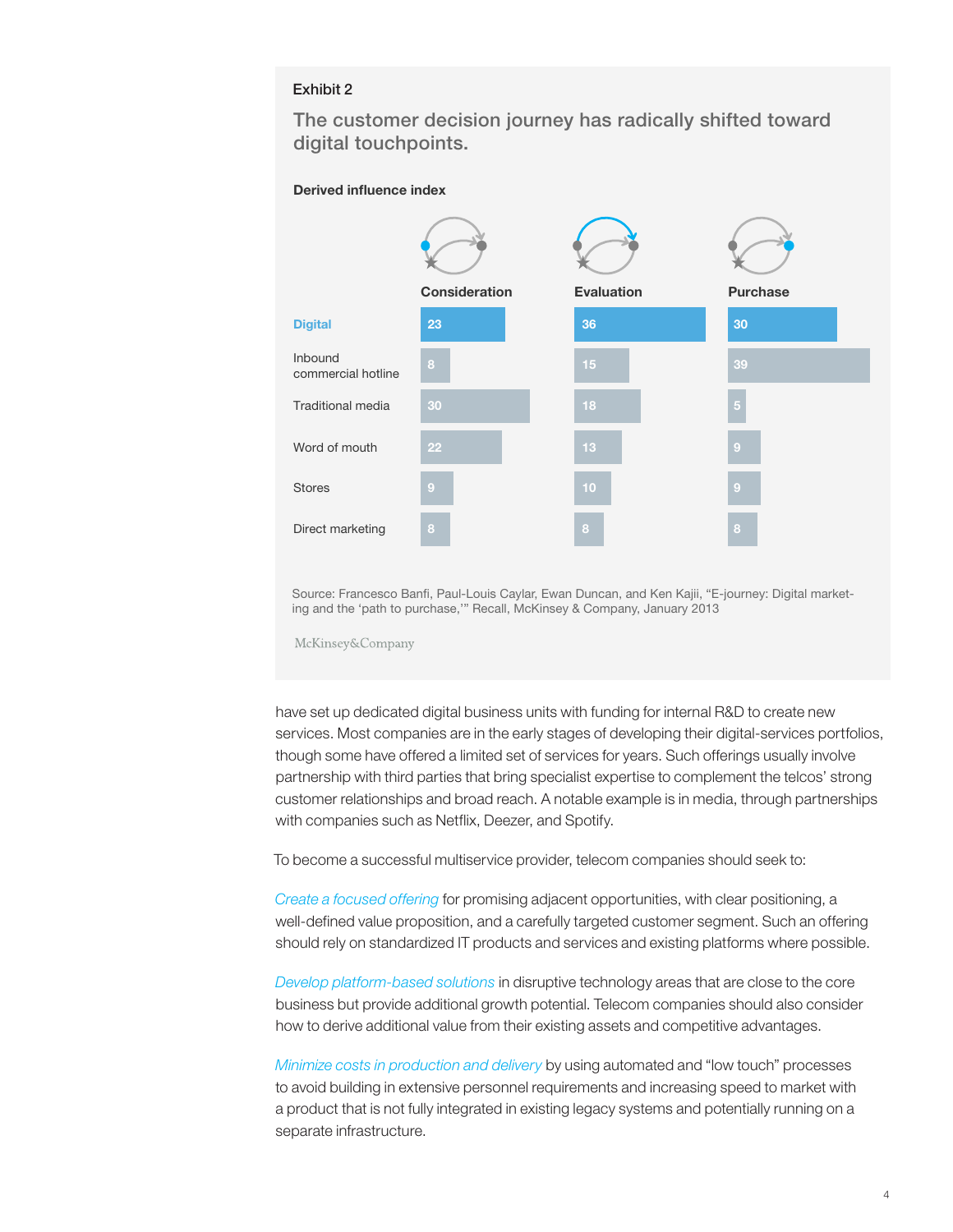#### Exhibit 3

Some companies are planning an imminent move into adjacent businesses.





*Drive sales* by starting with a basic portfolio of services to gain traction and then developing one or two solutions with demonstrable advantages for a particular business. As customer demand increases, telcos can improve their responsiveness by implementing lean approaches and speeding up processes though multiskilling and dedicated presales and sales support. They should also capture synergies with their core business in areas such as local presence, customer access, and industry knowledge.

#### 3. Build talent and capabilities

Many operators realize they need to work on building essential digital capabilities (Exhibit 4).

We recommend they focus more on agility and learning than on forecasting and planning, which become less relevant and reliable as technology-driven change continues to accelerate. They also need to foster a mind-set geared to learning, experimentation, and iterating with the customer. That means going to target customers at an early stage to test their appetite and price sensitivity, and then scaling up promising options fast.

#### 4. Revamp IT

For most operators, streamlining their application landscape and standardizing and automating their IT infrastructure will be a priority. Aging and complex legacy IT applications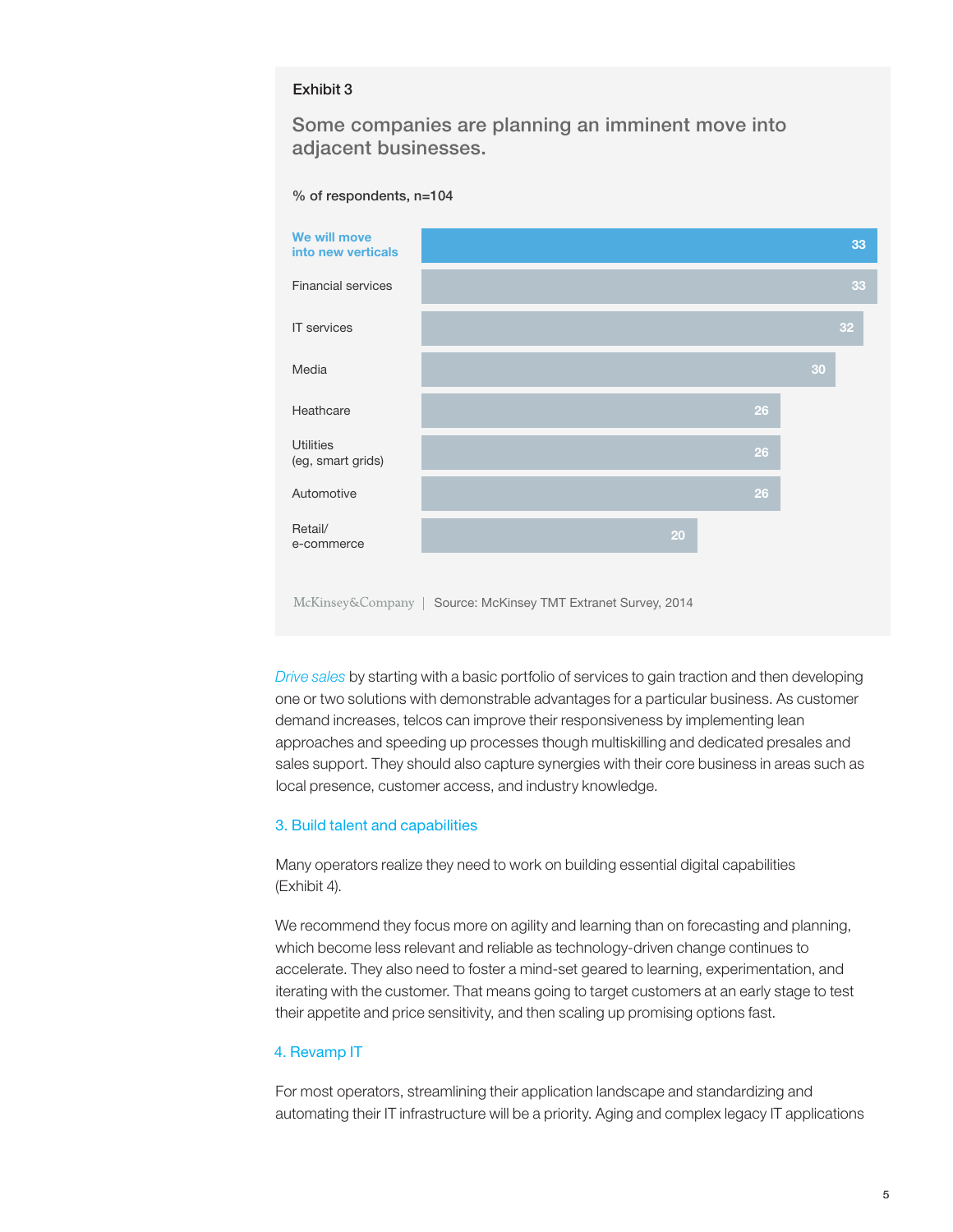#### Exhibit 4  $\mathsf{Exhibit}\,4$

Some digital capabilities are in short supply.





McKinsey&Company | Source: McKinsey TMT Extranet Survey, 2014

are a major hindrance in competing against nimble digital rivals. A recent McKinsey IT benchmarking study of 80 telecom companies worldwide found that top performers had removed redundant platforms, automated core processes, and consolidated overlapping capabilities. Such an effort enabled one South American telecom to free up the equivalent of 31 percent of its full-time employees, gain a unified view of customer billing, resolve customer issues faster, and reduce service errors. Inefficient IT processes are another obstacle.

The top-performing companies in our benchmarking study have simplified and automated backbone IT processes and systems such as server deployment, load balancing, and service-ticket management, saving costs and enhancing their ability to adjust capacity and load volumes. In emerging markets, where some telecom operators are adding as many as one or two million subscribers per month, the ability to automate capacity, server throughput, and storage has allowed senior managers to focus on business growth instead of scrambling to augment their IT infrastructure.

#### 5. Start with the customer and work back

Most operators think of the customer experience as a series of touchpoints—individual interactions between the customer and different parts of the business, such as products,